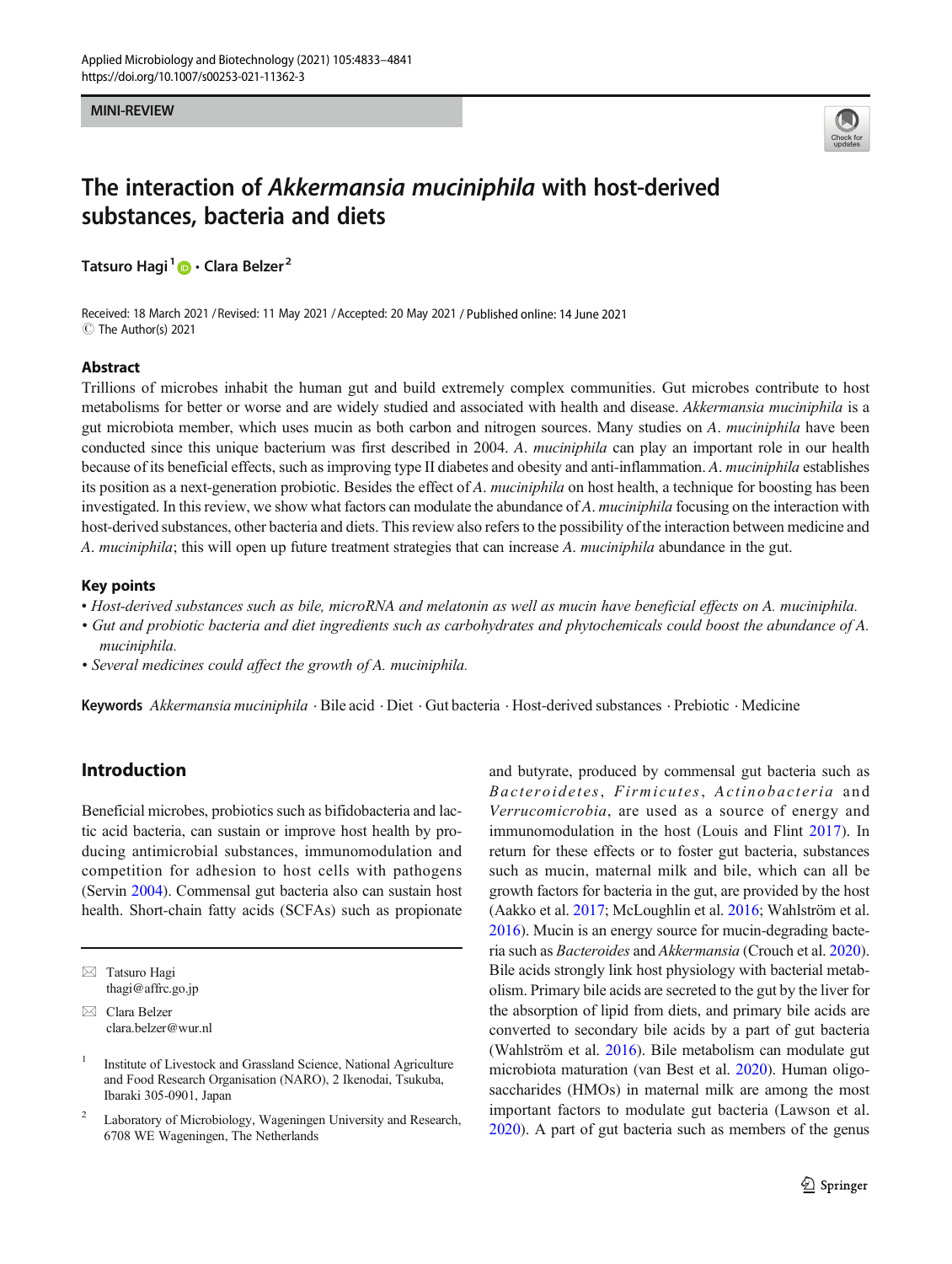Bifidobacterium, Bacteroides and Akkermansia muciniphila have specific enzymes to use HMO (Aakko et al. [2017](#page-5-0); Kostopoulos et al. [2020](#page-6-0)). Conversely, diets and antibiotics also affect gut microbiota (Gentile and Weir [2018;](#page-6-0) Mu and Zhu [2019](#page-7-0)). Ingredients of diets such as fibre and fat or foods such as fermented milk can modulate gut microbiota (Daniel et al. [2014;](#page-5-0) Makki et al. [2018;](#page-7-0) Veiga et al. [2014\)](#page-8-0). Diet can also alter human gut microbiota reproducibly (David et al. [2014\)](#page-5-0).

Gut bacteria can strongly affect host systems involved in homeostasis such as metabolism and the central nervous and immune systems (Marchesi et al. [2016;](#page-7-0) Rutsch et al. [2020\)](#page-7-0). Concerning the immune-metabolic axis, gut bacteria are associated with metabolic disorders such as obesity and type II diabetes (Dabke et al. [2019](#page-5-0)). In the brain–gut axis, multiple sclerosis and Alzheimer's diseases are strongly correlated with gut microbiota (Chen et al. [2016;](#page-5-0) Vogt et al. [2017](#page-8-0)). Gut microbiota is also associated with blood glucose regulation via enteric neurons (Muller et al. [2020](#page-7-0)). From a comparison study of gut microbiota between healthy volunteers and patients, gut bacteria associated with host health such as Akkermansia muciniphila (improvement of metabolic disorder) have been reported (Depommier et al. [2019;](#page-6-0) Everard et al. [2013](#page-6-0); Plovier et al. [2017](#page-7-0)). That is why gut microbiota is recognised as a superorgan in the human body (Putignani et al. [2014\)](#page-7-0). It is of interest to understand how gut bacteria interact with human health and how the gut stimulates beneficial bacteria that inhabit a gut.

A. muciniphila, isolated from human faeces, can degrade mucin and use it as a sole carbon and nitrogen source (Derrien et al. [2004\)](#page-6-0). The abundance of A. muciniphila is inversely associated with obesity, diabetes and inflammation (Hansen et al. [2012;](#page-6-0) Santacruz et al. [2010;](#page-7-0) Schneeberger et al. [2015\)](#page-7-0). The reverse effect of A. muciniphila on obesity and diabetes is becoming clear by animal and human studies (Depommier et al. [2019;](#page-6-0) Plovier et al. [2017\)](#page-7-0). A. muciniphila can also induce host adaptive immune response (Ansaldo et al. [2019](#page-5-0)). These studies make A. muciniphila a next-generation beneficial microbe. Hence, our health needs to stimulate A. muciniphila in the gut. This review gives an update on current knowledge of the stimulation factor of A. muciniphila. The effect of hostderived substance, bacteria and diets on the change in the gut microbial niche of A. muciniphila is reviewed.

#### Interaction with host-derived substances

Carbon and nitrogen sources are the most important nutrients for microbes and those that reside in the gut environment. Figure 1 illustrates the important host-derived substances for A. muciniphila. Mucin is the most important substance for mucin-degrading bacterium A. muciniphila (Ottman et al. [2017\)](#page-7-0). Administration of mucin stimulates A. muciniphila, so that A. *muciniphila* prefers mucin to other sugar such as



Fig. 1 The host-derived substances modulate A. muciniphila

glucose and mannose (Berry et al. [2015\)](#page-5-0). Especially, A. muciniphila may prefer sulfated mucin because the higher percentage of sulfated mucin is positively associated with the abundance of A. muciniphila (Earley et al. [2019](#page-6-0)). On the mucus layer, oxygen is diffused from intestinal epithelial cells (IECs). A. muciniphila also adapts to oxic–anoxic interface using cytochrome system (Ouwerkerk et al. [2016\)](#page-7-0). The interaction between A. muciniphila and mucin has been reviewed in more detail (Geerlings et al. [2018\)](#page-6-0). Mucin is secreted by IECs. IECs are key cells of gut bacteria interaction because of their gut homeostasis functions such as mucosal barriers and immunological mediators (Wittkopf et al. [2014\)](#page-8-0). There is a unique substance derived from IECs, which can stimulate the growth of A. muciniphila, 'microRNA'.

IECs and other cells such as immune cells, adipocytes and other epithelial cells produce microRNAs. MicroRNAs are small non-coding RNAs, a class of endogenous RNAs with 21–25 nucleotides (O'Brien et al. [2018](#page-7-0)). MicroRNAs are observed in the faecal samples and body fluids such as serum, milk and saliva (Duran-Sanchon et al. [2020;](#page-6-0) Gallo et al. [2012;](#page-6-0) Kroh et al. [2010](#page-6-0); Mirza et al. [2019\)](#page-7-0). The host's gene expression and the gut microbiota are regulated by microRNAs (Gennarino et al. [2009\)](#page-6-0). The disturbance of gut microbiota composition is observed in IEC microRNA-deficient mice (Liu et al. [2016\)](#page-6-0). MiR-515-5p and miR-1226-5p can affect the growth of Fusobacterium nucleatum and Escherichia coli, respectively. In the case of A. muciniphila, oral administration of miR-30d to mice affects this microorganism's physiology by regulating the expression of gene encoding lactase of A. muciniphila leading to the bloom of A. muciniphila (Liu et al. [2019\)](#page-7-0). Different microRNAs have a specific effect on each gut bacteria. Further study on the interaction between microRNA and gut bacterial species could lead to innovative techniques for modulating the gut microbiota's targeted microorganisms.

Breast milk can modulate gut microbial composition at an early life stage (Moossavi et al. [2019\)](#page-7-0). Here breast milk is defined as physiological substances because it contains sugar (oligosaccharides), proteins, vitamins, hormones, cytokines and even bacteria (Ballard and Morrow [2013;](#page-5-0) Moossavi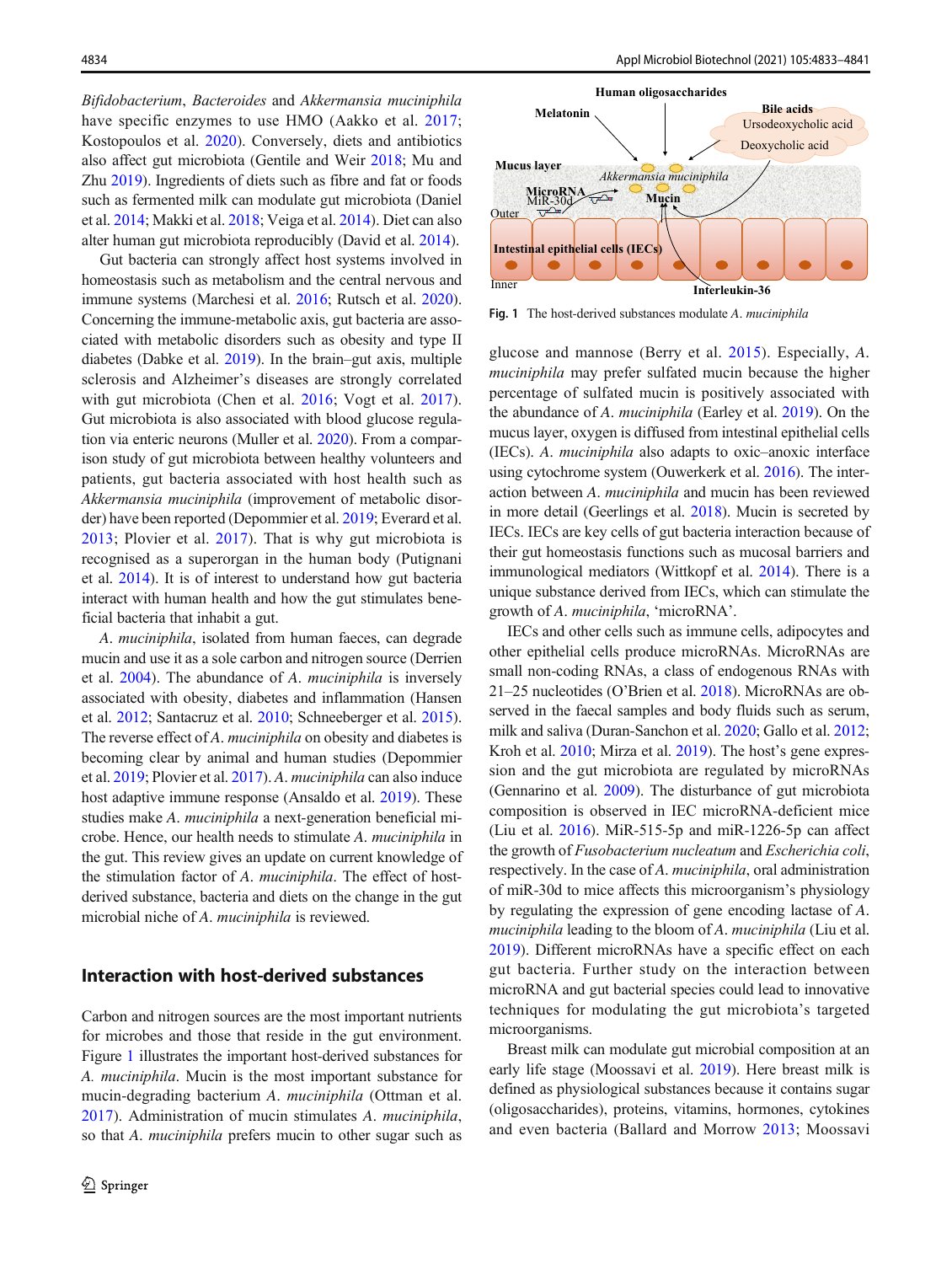et al. [2019](#page-7-0)). Concerning the effect of breast milk on gut bacteria, HMOs are well known to stimulate Bifidobacterium spp. (Lawson et al. [2020\)](#page-6-0). Although the abundance of Bifidobacterium spp. in the breast-fed infants was higher than that in formula-fed infants, the lower abundance of A. muciniphila was observed in breast-fed infants (Bergström et al. [2014\)](#page-5-0). Interestingly, A. muciniphila can use HMOs (Kostopoulos et al. [2020](#page-6-0)). Dual hydroxylation of glycan in mucin and breast milk may confer an ability for getting a niche in the gut mucosal environment to A. muciniphila. Goat milk also could increase the population of A. muciniphila in mice although the mechanism is unknown (Kao et al. [2020](#page-6-0)).

The comparison study on the interaction between metabolic disorder and microbiome newly demonstrates the effect of hormone and cytokine on the abundance of A. *muciniphila*. Melatonin, known as a sleep-promoting hormone secreted by the enigmatic pineal gland (Pandi-Perumal et al. [2005\)](#page-7-0), prevents obesity via gut microbiota in high-fat-fed mice (Xu et al. [2017\)](#page-8-0). This study also shows that melatonin treatment could increase the abundance of genus Akkermansia. The abundance of A. muciniphila is regulated by interleukin-36 (IL-36) cytokine (Giannoudaki et al. [2019\)](#page-6-0). The knockout of IL-36 receptor antagonist, known to inhibit the effect of IL-36, can cause an increase in mucin production leading to the abundance of A. *muciniphila* and the reduction of weight gain and metabolic dysfunction in mice.

Bile metabolism is strongly associated with gut microbiota because primary bile acids secreted by the host are converted to secondary bile acids by gut bacteria-harbouring bile modification enzymes associated with bile hydroxylation and deconjugation (Wahlström et al. [2016](#page-8-0)). The growth of A. muciniphila is increased by a secondary bile acid (deoxycholic acid (DCA)) (Hagi et al. [2020](#page-6-0)). DCA also increases the expression of MUC2 in human colon carcinoma cells (Song et al. [2005](#page-8-0)). Another bile acid, ursodeoxycholic acid (UDCA), can increase the abundance of A. muciniphila in mice (Van den Bossche et al. [2017\)](#page-8-0). Secondary bile acid may be a key bile acid for A. *muciniphila* to survive in the gut. A part of the bile acid-resistant mechanism in A. muciniphila has been clear (Hagi et al. [2020](#page-6-0)). Transcriptomic analysis showed that the treatment of ox-bile upregulated the expression of genes encoding HlyD (membrane fusion protein)-ABC and RND (resistance-nodulation-cell division protein family) type transporters. An ABC transporter inhibitor (orthovanadate) and RND-type transporter inhibitor (PaβN (Phe-Arg βnaphthylamide dihydrochloride)) could reduce the tolerance against bile acids. These transporters play an important role in the bile acid tolerance of A. muciniphila.

The suppressed gastric acid production by proton pump inhibitor (PPI) can alter gut bacterial composition in humans (Jackson et al. [2016](#page-6-0)). PPIs might weaken a barrier of gastric acid to protect bacterial invasion from the external environment. Interestingly, PPI use is also positively associated with

the high-fat mass index and negative abundance of A. muciniphila (Davis et al. [2020](#page-6-0)). However, whether IPPs could affect the change in abundance of A. muciniphila directly is unclear. Another medicine, metformin used in the treatment of type 2 diabetes, affected the increased population and change in gene expression of A. muciniphila (Shin et al. [2014;](#page-8-0) Wu et al. [2017\)](#page-8-0). The change in gut microbiota by metformin may be associated with host homeostasis because the level of bile acids in plasma and SCFAs in faeces could be increased by metformin. Medicines used for metabolic syndrome could affect A. muciniphila via a change in host metabolism such as bile acids although the detailed mechanisms are unknown. These results imply that the impact of transporter inhibitors on commensal gut microbiota including A. muciniphila needs to be investigated for our health.

## Interaction with bacteria

Various gut bacteria such as A. muciniphila inhabit the mucus layer and interact with each other. Figure [2](#page-3-0) illustrates the interplay between A. muciniphila and other bacteria. Some bacteria cannot degrade mucin, so non-mucin-degrading bacteria benefit from mucin-degrading bacteria. A. muciniphila produces sugars derived from mucus and SCFAs such as acetate and propionate. Non-mucus-degrading bacteria such as Anaerostipes caccae, Eubacterium hallii and Faecalibacterium prausnitzii use sugars degraded from mucin by A. muciniphila for their growth. The growth of A.caccae and butyrate production was supported by mucin degradation of A. muciniphila (Chia et al. [2018\)](#page-5-0). Interestingly, A. caccae induces the increased expression of mucin degradation genes and reduced expression of ribosomal genes in A. muciniphila. In another bacterial interaction, 1,2-propanediol produced by A. muciniphila is used by E. hallii for the production of propionate. In return for sugars and SCFA, pseudovitamin B12 required for propionate metabolism is given by E. hallii (Belzer et al. [2017\)](#page-5-0). A. muciniphila also has a cobamide remodelling enzyme CbiR (Mok et al. [2020\)](#page-7-0). In the presence of a vitamin B12 analogue cobinamide, A. muciniphila can produce pseudovitamin B12 using CbiR. Another study shows that another A. muciniphila strain could produce vitamin B12 (ATTC BAA-835 strain cannot synthesise) although vitamin B12 from others promoted propionate production (Kirmiz et al. [2020\)](#page-6-0). There are some vitamin B12 analogues in human faeces (Allen and Stabler [2008](#page-5-0)). A. muciniphila might use cobalamin analogues and affect vitamin B12 metabolism in the gut. Unique cobamide metabolism may be acquired to inhabit a complex ecological niche. These metabolic crossfeeding networks are important for regulating microbial composition and host health.

There are several papers on the effect of probiotic bacteria on the growth of A. muciniphila. The administration of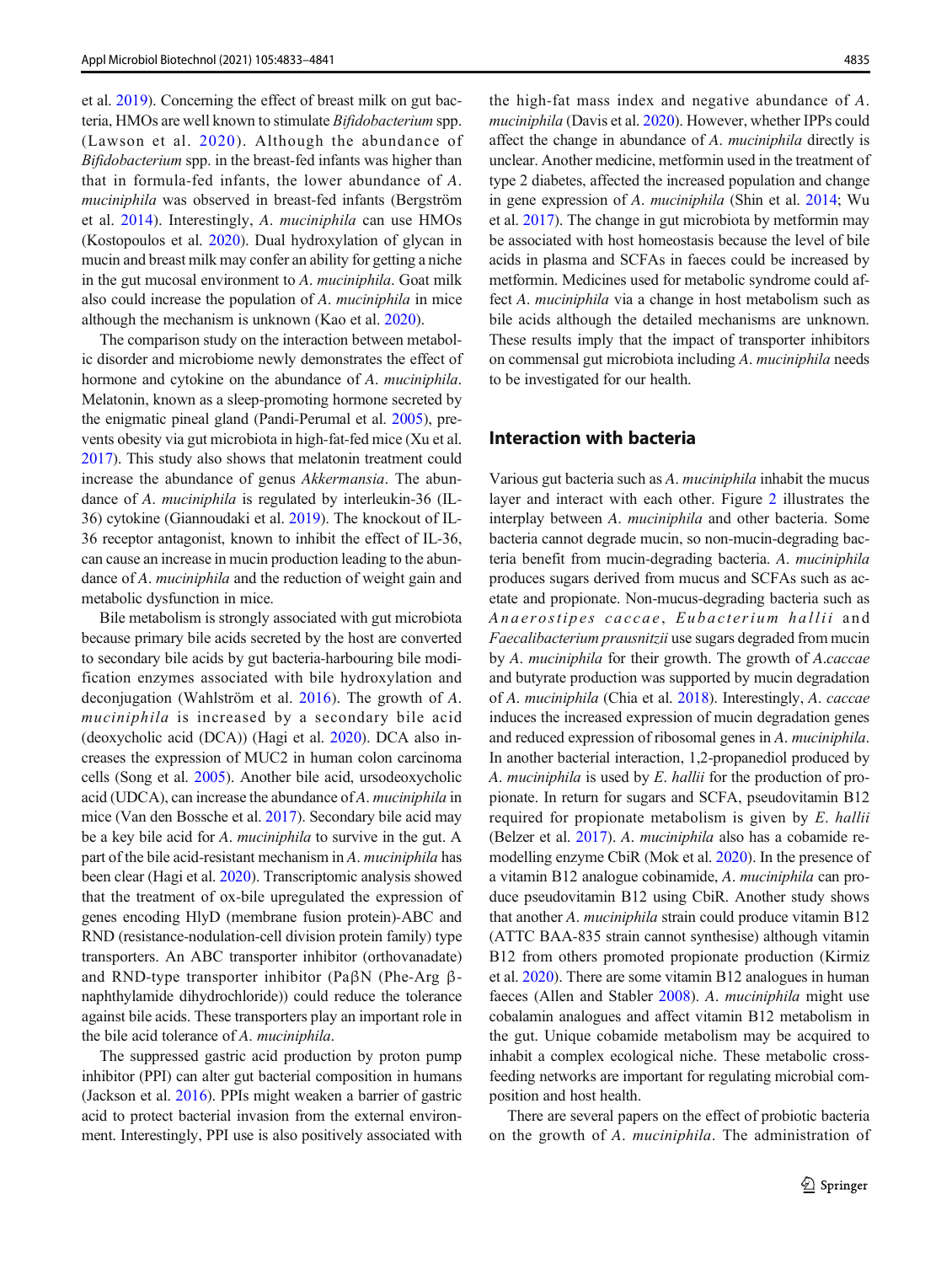<span id="page-3-0"></span>



mixture composed of Lacticaseibacillus rhamnosus LMG S-28148 and Bifidobacterium animalis subsp. lactis LMG P-28149 improved the abundance of A. muciniphila associated with decreased glucose and insulin levels in obese mice (Alard et al. [2016\)](#page-5-0). Acetate and lactate derived from the probiotics might stimulate the growth of A. *muciniphila* because acetate and the acetate-conjugated portion of the drug could boost the growth of A. muciniphila (Daisley et al. [2020](#page-5-0)). In a human study, the administration of L. rhamnosus HN001 and B. longum BB536 increases the abundance of A. muciniphila (Toscano et al. [2017\)](#page-8-0). Dizman et al. demonstrated that fermented milk with B. animalis could improve the abundance of A. muciniphila in metastatic renal cell carcinoma patients (Dizman et al. [2021](#page-6-0)). These species may interact with A. muciniphila although the interaction mechanism is unknown.

A dose of B. fragilis increased the abundance of A. muciniphila in a mouse model of *Clostridium difficile* infection (Deng et al. [2018](#page-6-0)). Cross-feeding interaction via SCFAs between A. muciniphila and B. fragilis or the inhibition of C. difficile-induced apoptosis and Muc2 and ZO-1 loss in colon cells may contribute to the increase in A. muciniphila. In chicken, live Salmonella vaccine increased a mucus level resulting in an abundance of A. muciniphila (Redweik et al. [2019\)](#page-7-0). Change in host metabolism or production of SCFAs by probiotic or vaccine effects might improve the growth of A. muciniphila in the gut.

# Interaction with diets

A. muciniphila uses carbohydrates derived from mucin composed of fucose, galactose, N-acetylgalactosamine (GalNAc) and N-acetylglucosamine (GlcNAc) (Ottman et al. [2017](#page-7-0)). How can other carbohydrates help A. muciniphila growth? Xylo-oligosaccharide, fructo-oligosaccharides, arabinoxylan and inulin are known as prebiotics, resulting in improved beneficial bacterial growth such as bifidobacteria and lactobacilli (McLaughlin et al. [2015](#page-7-0)). Figure [3](#page-4-0) describes the diets or their components associated with the boost of A. muciniphila.

Long-chain arabinoxylans and inulin affect the higher production of mucin leading to an increased faecal abundance of A. muciniphila in humanised rats (Van den Abbeele et al. [2011\)](#page-8-0). Induced-mucin production by these components is associated with the abundance of mucin-degrading A. *muciniphila* because A. muciniphila cannot grow on inulin. Mannanoligosaccharide also can increase the abundance of A. muciniphila as well as that of B. acidifaciens, L. gasseri and B. pseudolongum in high-fat diet-fed mice, resulting in the attenuation of metabolic disorders (Wang et al. [2018\)](#page-8-0). In addition to oligosaccharides from dietary fibres, the abundance of A. muciniphila increased by polysaccharide from seaweed (Enteromorpha Clathrata) as well as Bifidobacterium spp. and Lactobacillus spp. (Shang et al. [2018\)](#page-8-0). Gut bacteria such as Bifidobacterium and Bacteroides can degrade natural polysaccharides (Flint et al. [2008](#page-6-0)). Although it is not clear if A. muciniphila can degrade polysaccharides, bacterial degradation of polysaccharides may support the growth of A. muciniphila. A low carbohydrate diet, ketogenic diet, alters gut microbial composition with increased A. muciniphila in mice (Ma et al. [2018](#page-7-0)). The change in the gut immune system might affect A. muciniphila because ketogenic diets also contribute to the decreased intestinal Th17 (Ang et al. [2020](#page-5-0)). The promoted mucin production by Th17 attenuation might affect the abundance of A. muciniphila because the correlation between an inhibited Th17 differentiation and an increased mucin production has been indicated (Cha et al. [2010](#page-5-0)).

Plants such as vegetables, beans and herbs have plenty of phytochemicals and the effect of plants or their extractions including phytochemicals on the host health and gut microbiota has been studied (Yin et al. [2019\)](#page-8-0). The increase in A. muciniphila was observed in high-fat/high-sucrose (HFHS) fed mice by the treatment of camu camu (Myrciaria dubia) which is a native fruit of the Amazon (Anhê et al. [2019\)](#page-5-0). The treatment of camu camu affected the composition of bile acids and the increase in A. muciniphila, resulting in the prevention of obesity and metabolic syndrome. Interestingly, the abundance of A. *muciniphila* is positively correlated with the secondary bile acids such as Tauro-conjugated DCA and UDCA.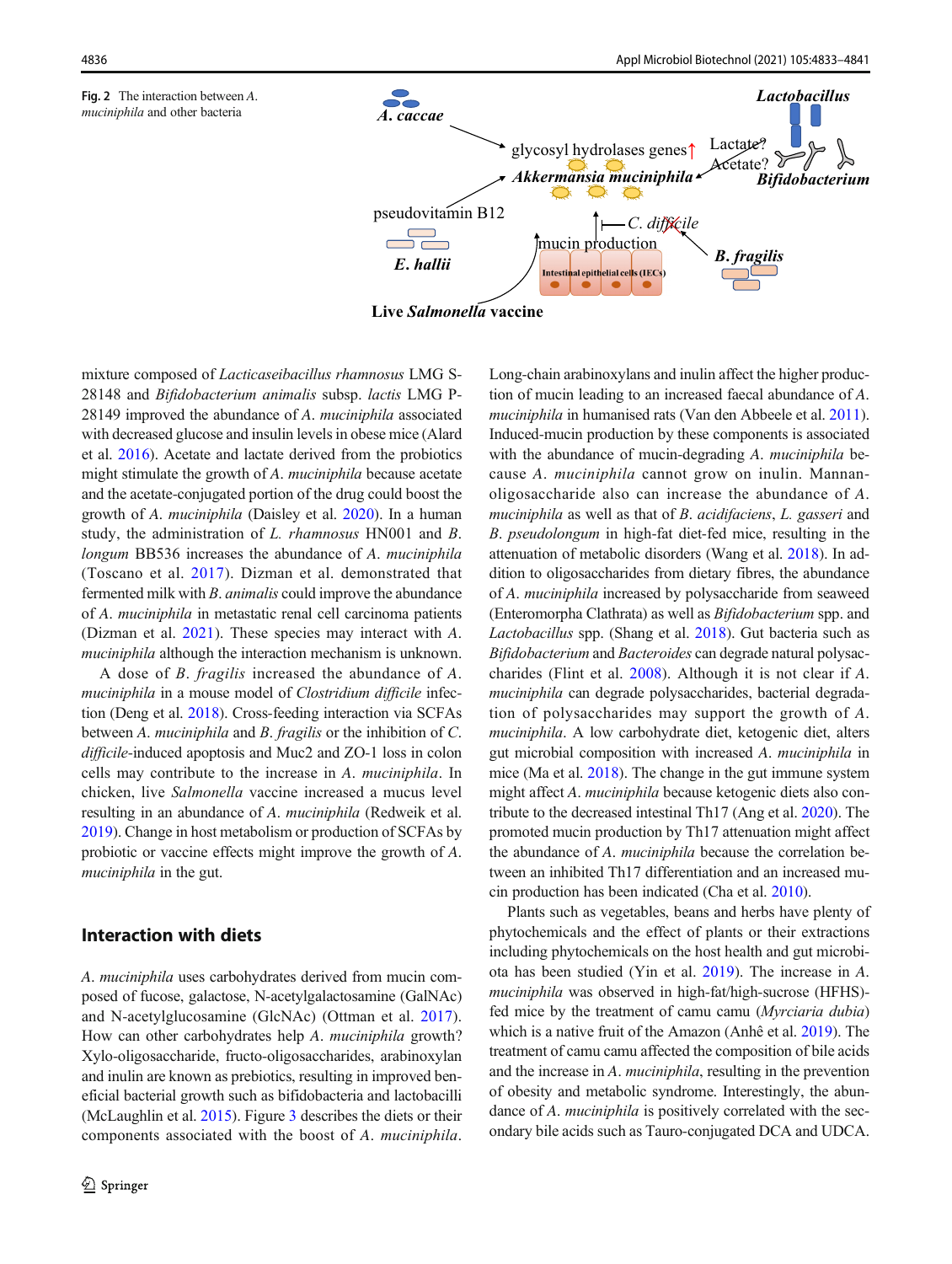<span id="page-4-0"></span>



The secondary bile acids such as DCA and lithocholic acid can activate TGR5. TGR5, highly expressed in the gallbladder, brown adipose tissue and other tissues, is a bile acidresponsive receptor involved in host metabolism. The interaction between A. muciniphila, bile metabolism and camu camu might be related to the anti-obesity effect. The increase in A. muciniphila and the change in bile metabolism were observed by the treatment of white kidney bean (Phaseolus vulgaris L.) (Neil et al. [2019\)](#page-7-0). Saponins from Agave salmiana also modulate bile acids and cholesterol transport systems in the liver of mice and increased A. muciniphila (Leal-Díaz et al. [2016](#page-6-0)). As described above in this review, UDCA treatment can increase the abundance of A. muciniphila in mice (Van den Bossche et al. [2017\)](#page-8-0). Our group showed that DCA increased the growth of A. muciniphila in vitro and its bile acid-resistant metabolism (Hagi et al. [2020](#page-6-0)). These studies indicate that the change in bile acids, especially UDCA, by the treatment of camu camu could increase the abundance of A. muciniphila, and the interaction between secondary bile acids and A. muciniphila might affect the host bile acid metabolism. The modulation of mucus layer by diets, such as capsaicin, puerarin in the root of Pueraria lobate and wild blueberry proanthocyanidins (Rodríguez-Daza et al. [2020;](#page-7-0) Shen et al. [2017;](#page-8-0) Wang et al. [2019](#page-8-0)), may cause the increase in A. muciniphila. The stimulation of IECs by rhubarb extract also might contribute to the increase in A. muciniphila (Neyrinck et al. [2017](#page-7-0)). In other reports, flavonoids from apple (procyanidin) and hops (prenylflavonoids) could stimulate the growth of A. muciniphila leading to the improvement of metabolic syndrome (Fukizawa et al. [2020;](#page-6-0) Hamm et al. [2019](#page-6-0); Masumoto et al. [2016\)](#page-7-0). Polyphenol derived from cranberry and green tea (synergistic effect with annatto-extracted tocotrienols) is also a key component in a diet that stimulates

the growth of A. muciniphila (Anhê et al. [2015;](#page-5-0) Elmassry et al. [2020\)](#page-6-0). Polyphenols such as catechin have antibacterial activities (Ikigai et al. [1993](#page-6-0)). The antibacterial activity might reshape gut microbiota, which is favourable for A. muciniphila. In addition to the phytochemicals described above, soy oil also could affect the abundance of A. muciniphila (Patrone et al. [2018](#page-7-0)).

# Conclusions

In conclusion, this article reviewed the effects of several factors such as host-derived substance, bacteria and diets on the growth of A. muciniphila. Mucin is a sole carbon and nitrogen source for A. *muciniphila*. Mucin production-stimulated factors, inulin and secondary bile acid may be related to the bloom of A. muciniphila. The growth of A. muciniphila also depends on a host-derived substance such as bile acids, microRNA and oligosaccharides. Gut bacteria and probiotic bacteria (especially bifidobactera and lactobacilli) also could affect the growth of A. muciniphila. To boost the growth of A. muciniphila in the gut, recent studies have investigated the effect of diet on its growth. Polysaccharides and inulin known as prebiotics could increase the abundance of A. muciniphila. This result may be associated with the change in gut environment by prebiotics resulting in the improvement of beneficial bacterial growth such as bifidobacteria and lactobacilli. In addition to bacterial interaction, bile acids are also considered one of the growth modulating factors of A. muciniphila because it is associated with gut bacterial composition, and secondary bile acid metabolism could be affected by diet camu camu. Altogether, these pieces of knowledge should help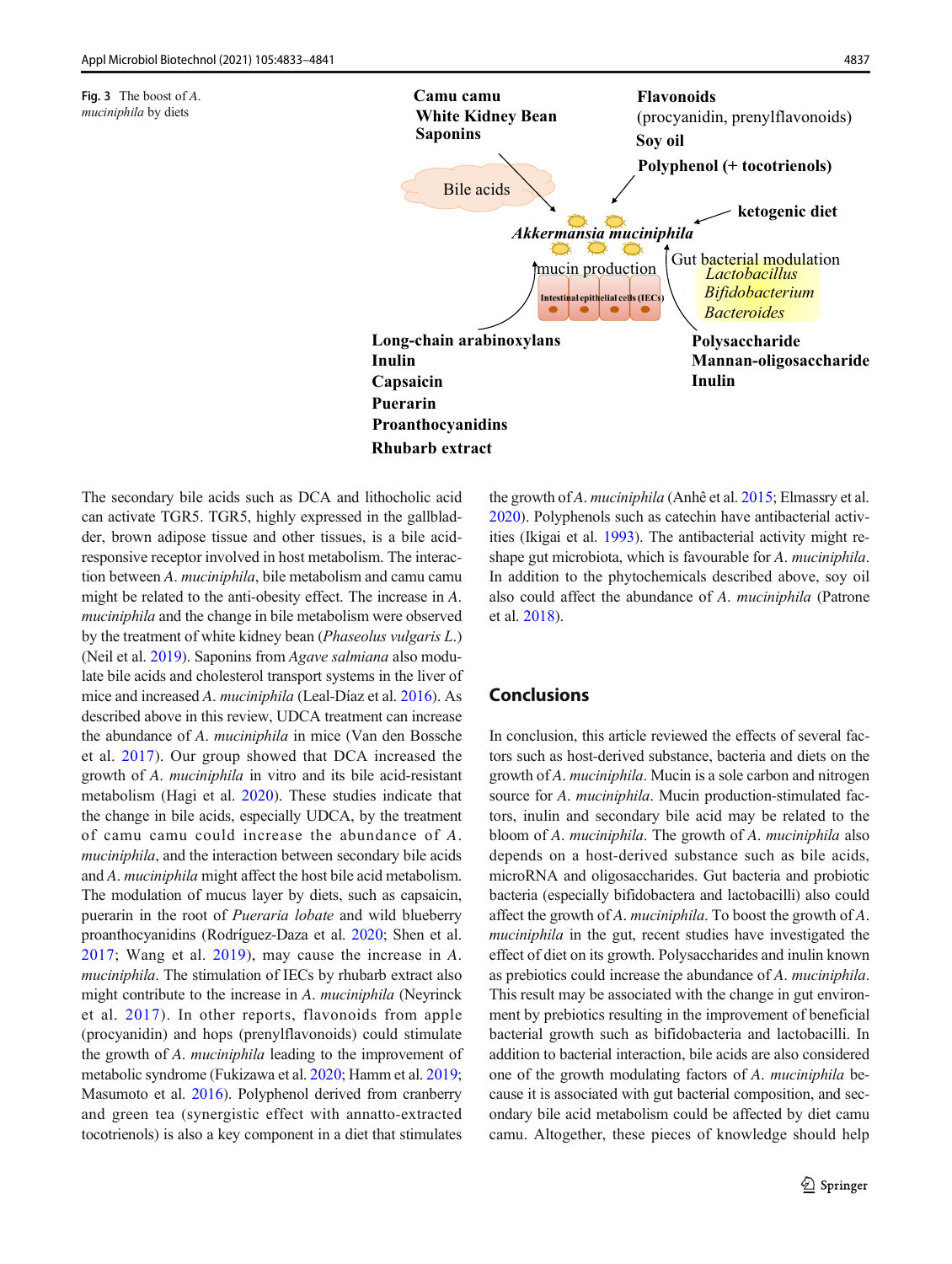<span id="page-5-0"></span>develop future treatment strategies to modulate health through increasing abundance and activity of A. muciniphila in the gut.

Author contribution TH drafted this review. CB revised the manuscript. Both authors read and approved the manuscript.

#### **Declarations**

Ethics approval This article does not contain any studies with human participants or animals by any of the authors.

Conflict of interest The authors declare no competing interests.

Open Access This article is licensed under a Creative Commons Attribution 4.0 International License, which permits use, sharing, adaptation, distribution and reproduction in any medium or format, as long as you give appropriate credit to the original author(s) and the source, provide a link to the Creative Commons licence, and indicate if changes were made. The images or other third party material in this article are included in the article's Creative Commons licence, unless indicated otherwise in a credit line to the material. If material is not included in the article's Creative Commons licence and your intended use is not permitted by statutory regulation or exceeds the permitted use, you will need to obtain permission directly from the copyright holder. To view a copy of this licence, visit <http://creativecommons.org/licenses/by/4.0/>.

### References

- Aakko J, Kumar H, Rautava S, Wise A, Autran C, Bode L, Isolauri E, Salminen S (2017) Human milk oligosaccharide categories define the microbiota composition in human colostrum. Benefic Microbes 8:563–567. <https://doi.org/10.3920/bm2016.0185>
- Alard J, Lehrter V, Rhimi M, Mangin I, Peucelle V, Abraham AL, Mariadassou M, Maguin E, Waligora-Dupriet AJ, Pot B, Wolowczuk I, Grangette C (2016) Beneficial metabolic effects of selected probiotics on diet-induced obesity and insulin resistance in mice are associated with improvement of dysbiotic gut microbiota. Environ Microbiol 18:1484–1497. [https://doi.org/10.1111/1462-](https://doi.org/10.1111/1462-2920.13181) [2920.13181](https://doi.org/10.1111/1462-2920.13181)
- Allen RH, Stabler SP (2008) Identification and quantitation of cobalamin and cobalamin analogues in human feces. Am J Clin Nutr 87:1324– 1335. <https://doi.org/10.1093/ajcn/87.5.1324>
- Ang QY, Alexander M, Newman JC, Tian Y, Cai J, Upadhyay V, Turnbaugh JA, Verdin E, Hall KD, Leibel RL, Ravussin E, Rosenbaum M, Patterson AD, Turnbaugh PJ (2020) Ketogenic diets alter the gut microbiome resulting in decreased intestinal Th17 cells. Cell 181:1263–1275.e1216. [https://doi.org/10.1016/j.cell.2020.04.](https://doi.org/10.1016/j.cell.2020.04.027)  $027$
- Anhê FF, Roy D, Pilon G, Dudonné S, Matamoros S, Varin TV, Garofalo C, Moine Q, Desjardins Y, Levy E, Marette A (2015) A polyphenolrich cranberry extract protects from diet-induced obesity, insulin resistance and intestinal inflammation in association with increased Akkermansia spp. population in the gut microbiota of mice. Gut 64: 872–883. <https://doi.org/10.1136/gutjnl-2014-307142>
- Anhê FF, Nachbar RT, Varin TV, Trottier J, Dudonné S, Le Barz M, Feutry P, Pilon G, Barbier O, Desjardins Y, Roy D, Marette A (2019) Treatment with camu camu (Myrciaria dubia) prevents obesity by altering the gut microbiota and increasing energy expenditure in diet-induced obese mice. Gut 68:453–464. [https://doi.org/10.](https://doi.org/10.1136/gutjnl-2017-315565) [1136/gutjnl-2017-315565](https://doi.org/10.1136/gutjnl-2017-315565)
- Ansaldo E, Slayden LC, Ching KL, Koch MA, Wolf NK, Plichta DR, Brown EM, Graham DB, Xavier RJ, Moon JJ, Barton GM (2019) Akkermansia muciniphila induces intestinal adaptive immune responses during homeostasis. Science 364:1179–1184. [https://doi.](https://doi.org/10.1126/science.aaw7479) [org/10.1126/science.aaw7479](https://doi.org/10.1126/science.aaw7479)
- Ballard O, Morrow AL (2013) Human milk composition: nutrients and bioactive factors. Pediatr Clin N Am 60:49–74. [https://doi.org/10.](https://doi.org/10.1016/j.pcl.2012.10.002) [1016/j.pcl.2012.10.002](https://doi.org/10.1016/j.pcl.2012.10.002)
- Belzer C, Chia LW, Aalvink S, Chamlagain B, Piironen V, Knol J, de Vos WM (2017) Microbial metabolic networks at the mucus layer lead to diet-independent butyrate and vitamin B(12) production by intestinal symbionts. mBio 8. [https://doi.org/10.1128/mBio.00770-](https://doi.org/10.1128/mBio.00770-17) [17](https://doi.org/10.1128/mBio.00770-17)
- Bergström A, Skov TH, Bahl MI, Roager HM, Christensen LB, Ejlerskov KT, Mølgaard C, Michaelsen KF, Licht TR (2014) Establishment of intestinal microbiota during early life: a longitudinal, explorative study of a large cohort of Danish infants. Appl Environ Microbiol 80:2889–2900. <https://doi.org/10.1128/aem.00342-14>
- Berry D, Mader E, Lee TK, Woebken D, Wang Y, Zhu D, Palatinszky M, Schintlmeister A, Schmid MC, Hanson BT, Shterzer N, Mizrahi I, Rauch I, Decker T, Bocklitz T, Popp J, Gibson CM, Fowler PW, Huang WE, Wagner M (2015) Tracking heavy water (D2O) incorporation for identifying and sorting active microbial cells. Proc Natl Acad Sci U S A 112:E194–E203. [https://doi.org/10.1073/pnas.](https://doi.org/10.1073/pnas.1420406112) [1420406112](https://doi.org/10.1073/pnas.1420406112)
- Cha HR, Chang SY, Chang JH, Kim JO, Yang JY, Kim CH, Kweon MN (2010) Downregulation of Th17 cells in the small intestine by disruption of gut flora in the absence of retinoic acid. J Immunol 184: 6799–6806. <https://doi.org/10.4049/jimmunol.0902944>
- Chen J, Chia N, Kalari KR, Yao JZ, Novotna M, Paz Soldan MM, Luckey DH, Marietta EV, Jeraldo PR, Chen X, Weinshenker BG, Rodriguez M, Kantarci OH, Nelson H, Murray JA, Mangalam AK (2016) Multiple sclerosis patients have a distinct gut microbiota compared to healthy controls. Sci Rep 6:28484. [https://doi.org/10.](https://doi.org/10.1038/srep28484) [1038/srep28484](https://doi.org/10.1038/srep28484)
- Chia LW, Hornung BVH, Aalvink S, Schaap PJ, de Vos WM, Knol J, Belzer C (2018) Deciphering the trophic interaction between Akkermansia muciniphila and the butyrogenic gut commensal Anaerostipes caccae using a metatranscriptomic approach. Antonie Van Leeuwenhoek 111:859–873. [https://doi.org/10.1007/](https://doi.org/10.1007/s10482-018-1040-x) [s10482-018-1040-x](https://doi.org/10.1007/s10482-018-1040-x)
- Crouch LI, Liberato MV, Urbanowicz PA, Baslé A, Lamb CA, Stewart CJ, Cooke K, Doona M, Needham S, Brady RR, Berrington JE, Madunic K, Wuhrer M, Chater P, Pearson JP, Glowacki R, Martens EC, Zhang F, Linhardt RJ, Spencer DIR, Bolam DN (2020) Prominent members of the human gut microbiota express endo-acting O-glycanases to initiate mucin breakdown. Nat Commun 11:4017. <https://doi.org/10.1038/s41467-020-17847-5>
- Dabke K, Hendrick G, Devkota S (2019) The gut microbiome and metabolic syndrome. J Clin Invest 129:4050–4057. [https://doi.org/10.](https://doi.org/10.1172/jci129194) [1172/jci129194](https://doi.org/10.1172/jci129194)
- Daisley BA, Chanyi RM, Abdur-Rashid K, Al KF, Gibbons S, Chmiel JA, Wilcox H, Reid G, Anderson A, Dewar M, Nair SM, Chin J, Burton JP (2020) Abiraterone acetate preferentially enriches for the gut commensal Akkermansia muciniphila in castrate-resistant prostate cancer patients. Nat Commun 11:4822. [https://doi.org/10.1038/](https://doi.org/10.1038/s41467-020-18649-5) [s41467-020-18649-5](https://doi.org/10.1038/s41467-020-18649-5)
- Daniel H, Gholami AM, Berry D, Desmarchelier C, Hahne H, Loh G, Mondot S, Lepage P, Rothballer M, Walker A, Böhm C, Wenning M, Wagner M, Blaut M, Schmitt-Kopplin P, Kuster B, Haller D, Clavel T (2014) High-fat diet alters gut microbiota physiology in mice. ISME J 8:295–308. <https://doi.org/10.1038/ismej.2013.155>
- David LA, Maurice CF, Carmody RN, Gootenberg DB, Button JE, Wolfe BE, Ling AV, Devlin AS, Varma Y, Fischbach MA, Biddinger SB, Dutton RJ, Turnbaugh PJ (2014) Diet rapidly and reproducibly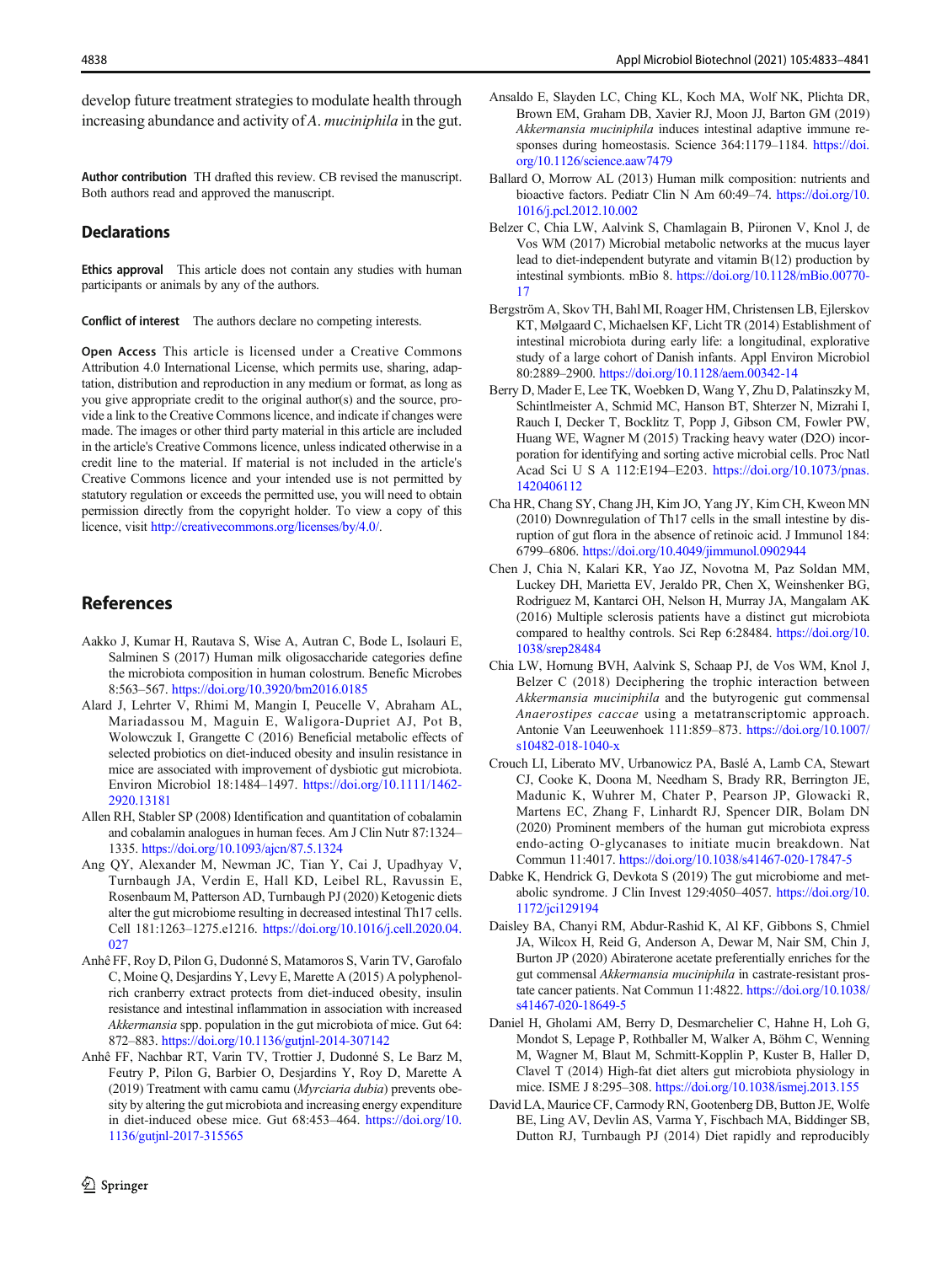<span id="page-6-0"></span>alters the human gut microbiome. Nature 505:559–563. [https://doi.](https://doi.org/10.1038/nature12820) [org/10.1038/nature12820](https://doi.org/10.1038/nature12820)

- Davis JA, Collier F, Mohebbi M, Stuart AL, Loughman A, Pasco JA, Jacka FN (2020) Obesity, Akkermansia muciniphila, and proton pump inhibitors: is there a link? Obes Res Clin Pract 14:524–530. <https://doi.org/10.1016/j.orcp.2020.10.006>
- Deng H, Yang S, Zhang Y, Qian K, Zhang Z, Liu Y, Wang Y, Bai Y, Fan H, Zhao X, Zhi F (2018) Bacteroides fragilis prevents Clostridium difficile infection in a mouse model by restoring gut barrier and microbiome regulation. Front Microbiol 9:2976. [https://doi.org/10.](https://doi.org/10.3389/fmicb.2018.02976) [3389/fmicb.2018.02976](https://doi.org/10.3389/fmicb.2018.02976)
- Depommier C, Everard A, Druart C, Plovier H, Van Hul M, Vieira-Silva S, Falony G, Raes J, Maiter D, Delzenne NM, de Barsy M, Loumaye A, Hermans MP, Thissen JP, de Vos WM, Cani PD (2019) Supplementation with Akkermansia muciniphila in overweight and obese human volunteers: a proof-of-concept exploratory study. Nat Med 25:1096–1103. <https://doi.org/10.1038/s41591-019-0495-2>
- Derrien M, Vaughan EE, Plugge CM, de Vos WM (2004) Akkermansia muciniphila gen. nov., sp. nov., a human intestinal mucin-degrading bacterium. Int J Syst Evol Microbiol 54:1469–1476. [https://doi.org/](https://doi.org/10.1099/ijs.0.02873-0) [10.1099/ijs.0.02873-0](https://doi.org/10.1099/ijs.0.02873-0)
- Dizman N, Hsu J, Bergerot PG, Gillece JD, Folkerts M, Reining L, Trent J, Highlander SK, Pal SK (2021) Randomized trial assessing impact of probiotic supplementation on gut microbiome and clinical outcome from targeted therapy in metastatic renal cell carcinoma. Cancer Med 10:79–86. <https://doi.org/10.1002/cam4.3569>
- Duran-Sanchon S, Moreno L, Augé JM, Serra-Burriel M, Cuatrecasas M, Moreira L, Martín A, Serradesanferm A, Pozo À, Costa R, Lacy A, Pellisé M, Lozano JJ, Gironella M, Castells A (2020) Identification and validation of microRNA profiles in fecal samples for detection of colorectal cancer. Gastroenterology 158:947–957.e944. [https://](https://doi.org/10.1053/j.gastro.2019.10.005) [doi.org/10.1053/j.gastro.2019.10.005](https://doi.org/10.1053/j.gastro.2019.10.005)
- Earley H, Lennon G, Balfe Á, Coffey JC, Winter DC, O'Connell PR (2019) The abundance of Akkermansia muciniphila and its relationship with sulphated colonic mucins in health and ulcerative colitis. Sci Rep 9:15683. <https://doi.org/10.1038/s41598-019-51878-3>
- Elmassry MM, Chung E, Cao JJ, Hamood AN, Shen CL (2020) Osteoprotective effect of green tea polyphenols and annattoextracted tocotrienol in obese mice is associated with enhanced microbiome vitamin K(2) biosynthetic pathways. J Nutr Biochem 86:108492. <https://doi.org/10.1016/j.jnutbio.2020.108492>
- Everard A, Belzer C, Geurts L, Ouwerkerk JP, Druart C, Bindels LB, Guiot Y, Derrien M, Muccioli GG, Delzenne NM, de Vos WM, Cani PD (2013) Cross-talk between Akkermansia muciniphila and intestinal epithelium controls diet-induced obesity. Proc Natl Acad Sci U S A 110:9066–9071. [https://doi.org/10.1073/pnas.](https://doi.org/10.1073/pnas.1219451110) [1219451110](https://doi.org/10.1073/pnas.1219451110)
- Flint HJ, Bayer EA, Rincon MT, Lamed R, White BA (2008) Polysaccharide utilization by gut bacteria: potential for new insights from genomic analysis. Nat Rev Microbiol 6:121–131. [https://doi.](https://doi.org/10.1038/nrmicro1817) [org/10.1038/nrmicro1817](https://doi.org/10.1038/nrmicro1817)
- Fukizawa S, Yamashita M, Wakabayashi KI, Fujisaka S, Tobe K, Nonaka Y, Murayama N (2020) Anti-obesity effect of a hopderived prenylflavonoid isoxanthohumol in a high-fat diet-induced obese mouse model. Biosci Microbiota Food Health 39:175–182. <https://doi.org/10.12938/bmfh.2019-040>
- Gallo A, Tandon M, Alevizos I, Illei GG (2012) The majority of microRNAs detectable in serum and saliva is concentrated in exosomes. PLoS One 7:e30679. [https://doi.org/10.1371/journal.](https://doi.org/10.1371/journal.pone.0030679) [pone.0030679](https://doi.org/10.1371/journal.pone.0030679)
- Geerlings SY, Kostopoulos I, de Vos WM, Belzer C (2018) Akkermansia muciniphila in the human gastrointestinal tract: when, where, and how? Microorganisms 6. [https://doi.org/10.3390/](https://doi.org/10.3390/microorganisms6030075) [microorganisms6030075](https://doi.org/10.3390/microorganisms6030075)
- Gennarino VA, Sardiello M, Avellino R, Meola N, Maselli V, Anand S, Cutillo L, Ballabio A, Banfi S (2009) MicroRNA target prediction

by expression analysis of host genes. Genome Res 19:481–490. <https://doi.org/10.1101/gr.084129.108>

- Gentile CL, Weir TL (2018) The gut microbiota at the intersection of diet and human health. Science 362:776–780. [https://doi.org/10.1126/](https://doi.org/10.1126/science.aau5812) [science.aau5812](https://doi.org/10.1126/science.aau5812)
- Giannoudaki E, Hernandez-Santana YE, Mulfaul K, Doyle SL, Hams E, Fallon PG, Mat A, O'Shea D, Kopf M, Hogan AE, Walsh PT (2019) Interleukin-36 cytokines alter the intestinal microbiome and can protect against obesity and metabolic dysfunction. Nat Commun 10:4003. <https://doi.org/10.1038/s41467-019-11944-w>
- Hagi T, Geerlings SY, Nijsse B, Belzer C (2020) The effect of bile acids on the growth and global gene expression profiles in Akkermansia muciniphila. Appl Microbiol Biotechnol 104:10641–10653. [https://](https://doi.org/10.1007/s00253-020-10976-3) [doi.org/10.1007/s00253-020-10976-3](https://doi.org/10.1007/s00253-020-10976-3)
- Hamm AK, Manter DK, Kirkwood JS, Wolfe LM, Cox-York K, Weir TL (2019) The effect of hops (Humulus lupulus L.) extract supplementation on weight gain, adiposity and intestinal function in ovariectomized mice. Nutrients 11. <https://doi.org/10.3390/nu11123004>
- Hansen CH, Krych L, Nielsen DS, Vogensen FK, Hansen LH, Sørensen SJ, Buschard K, Hansen AK (2012) Early life treatment with vancomycin propagates Akkermansia muciniphila and reduces diabetes incidence in the NOD mouse. Diabetologia 55:2285–2294. [https://](https://doi.org/10.1007/s00125-012-2564-7) [doi.org/10.1007/s00125-012-2564-7](https://doi.org/10.1007/s00125-012-2564-7)
- Ikigai H, Nakae T, Hara Y, Shimamura T (1993) Bactericidal catechins damage the lipid bilayer. Biochim Biophys Acta 1147:132–136. [https://doi.org/10.1016/0005-2736\(93\)90323-r](https://doi.org/10.1016/0005-2736(93)90323-r)
- Jackson MA, Goodrich JK, Maxan ME, Freedberg DE, Abrams JA, Poole AC, Sutter JL, Welter D, Ley RE, Bell JT, Spector TD, Steves CJ (2016) Proton pump inhibitors alter the composition of the gut microbiota. Gut 65:749–756. [https://doi.org/10.1136/gutjnl-](https://doi.org/10.1136/gutjnl-2015-310861)[2015-310861](https://doi.org/10.1136/gutjnl-2015-310861)
- Kao HF, Wang YC, Tseng HY, Wu LS, Tsai HJ, Hsieh MH, Chen PC, Kuo WS, Liu LF, Liu ZG, Wang JY (2020) Goat milk consumption enhances innate and adaptive immunities and alleviates allergeninduced airway inflammation in offspring mice. Front Immunol 11:184. <https://doi.org/10.3389/fimmu.2020.00184>
- Kirmiz N, Galindo K, Cross KL, Luna E, Rhoades N, Podar M, Flores GE (2020) Comparative genomics guides elucidation of vitamin B(12) biosynthesis in novel human-associated Akkermansia strains. Appl Environ Microbiol 86. <https://doi.org/10.1128/aem.02117-19>
- Kostopoulos I, Elzinga J, Ottman N, Klievink JT, Blijenberg B, Aalvink S, Boeren S, Mank M, Knol J, de Vos WM, Belzer C (2020) Akkermansia muciniphila uses human milk oligosaccharides to thrive in the early life conditions in vitro. Sci Rep 10:14330. <https://doi.org/10.1038/s41598-020-71113-8>
- Kroh EM, Parkin RK, Mitchell PS, Tewari M (2010) Analysis of circulating microRNA biomarkers in plasma and serum using quantitative reverse transcription-PCR (qRT-PCR). Methods 50:298–301. <https://doi.org/10.1016/j.ymeth.2010.01.032>
- Lawson MAE, O'Neill IJ, Kujawska M, Gowrinadh Javvadi S, Wijeyesekera A, Flegg Z, Chalklen L, Hall LJ (2020) Breast milkderived human milk oligosaccharides promote Bifidobacterium interactions within a single ecosystem. ISME J 14:635–648. [https://](https://doi.org/10.1038/s41396-019-0553-2) [doi.org/10.1038/s41396-019-0553-2](https://doi.org/10.1038/s41396-019-0553-2)
- Leal-Díaz AM, Noriega LG, Torre-Villalvazo I, Torres N, Alemán-Escondrillas G, López-Romero P, Sánchez-Tapia M, Aguilar-López M, Furuzawa-Carballeda J, Velázquez-Villegas LA, Avila-Nava A, Ordáz G, Gutiérrez-Uribe JA, Serna-Saldivar SO, Tovar AR (2016) Aguamiel concentrate from Agave salmiana and its extracted saponins attenuated obesity and hepatic steatosis and increased Akkermansia muciniphila in C57BL6 mice. Sci Rep 6: 34242. <https://doi.org/10.1038/srep34242>
- Liu S, da Cunha AP, Rezende RM, Cialic R, Wei Z, Bry L, Comstock LE, Gandhi R, Weiner HL (2016) The host shapes the gut microbiota via fecal microRNA. Cell Host Microbe 19:32–43. [https://doi.org/10.](https://doi.org/10.1016/j.chom.2015.12.005) [1016/j.chom.2015.12.005](https://doi.org/10.1016/j.chom.2015.12.005)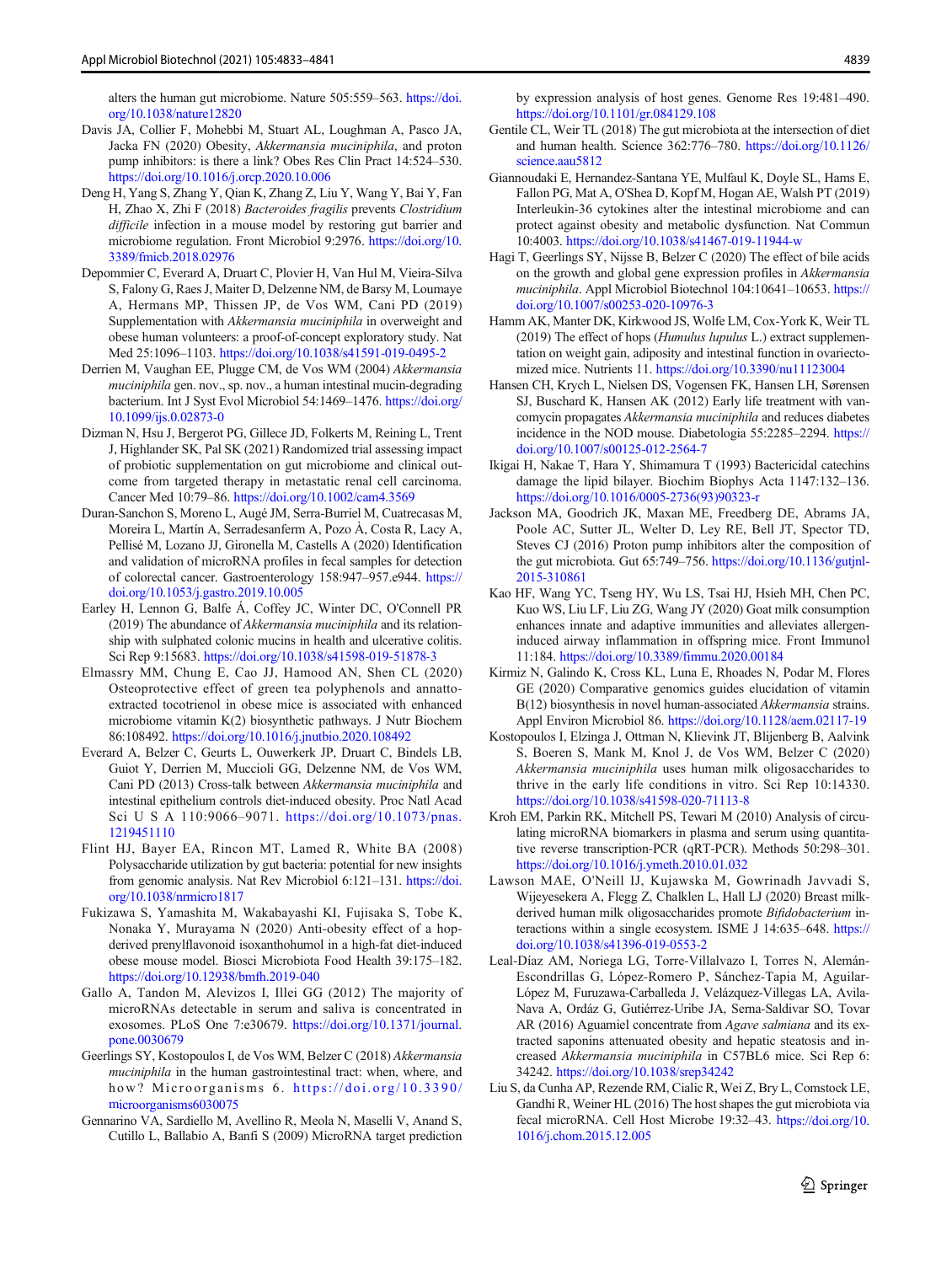- <span id="page-7-0"></span>Liu S, Rezende RM, Moreira TG, Tankou SK, Cox LM, Wu M, Song A, Dhang FH, Wei Z, Costamagna G, Weiner HL (2019) Oral administration of miR-30d from feces of MS patients suppresses MS-like symptoms in mice by expanding Akkermansia muciniphila. Cell Host Microbe 26:779–794.e778. [https://doi.org/10.1016/j.chom.](https://doi.org/10.1016/j.chom.2019.10.008) [2019.10.008](https://doi.org/10.1016/j.chom.2019.10.008)
- Louis P, Flint HJ (2017) Formation of propionate and butyrate by the human colonic microbiota. Environ Microbiol 19:29–41. [https://doi.](https://doi.org/10.1111/146213589) [org/10.1111/1462-2920.13589](https://doi.org/10.1111/146213589)
- Ma D, Wang AC, Parikh I, Green SJ, Hoffman JD, Chlipala G, Murphy MP, Sokola BS, Bauer B, Hartz AMS, Lin AL (2018) Ketogenic diet enhances neurovascular function with altered gut microbiome in young healthy mice. Sci Rep 8:6670. [https://doi.org/10.1038/](https://doi.org/10.1038/s41598-018-25190-5) [s41598-018-25190-5](https://doi.org/10.1038/s41598-018-25190-5)
- Makki K, Deehan EC, Walter J, Bäckhed F (2018) The impact of dietary fiber on gut microbiota in host health and disease. Cell Host Microbe 23:705–715. <https://doi.org/10.1016/j.chom.2018.05.012>
- Marchesi JR, Adams DH, Fava F, Hermes GD, Hirschfield GM, Hold G, Quraishi MN, Kinross J, Smidt H, Tuohy KM, Thomas LV, Zoetendal EG, Hart A (2016) The gut microbiota and host health: a new clinical frontier. Gut 65:330–339. [https://doi.org/10.1136/](https://doi.org/10.1136/gutjnl-2015-309990) [gutjnl-2015-309990](https://doi.org/10.1136/gutjnl-2015-309990)
- Masumoto S, Terao A, Yamamoto Y, Mukai T, Miura T, Shoji T (2016) Non-absorbable apple procyanidins prevent obesity associated with gut microbial and metabolomic changes. Sci Rep 6:31208. [https://](https://doi.org/10.1038/srep31208) [doi.org/10.1038/srep31208](https://doi.org/10.1038/srep31208)
- McLaughlin HP, Motherway MO, Lakshminarayanan B, Stanton C, Paul Ross R, Brulc J, Menon R, O'Toole PW, van Sinderen D (2015) Carbohydrate catabolic diversity of bifidobacteria and lactobacilli of human origin. Int J Food Microbiol 203:109–121. [https://doi.org/10.](https://doi.org/10.1016/j.ijfoodmicro.2015.03.008) [1016/j.ijfoodmicro.2015.03.008](https://doi.org/10.1016/j.ijfoodmicro.2015.03.008)
- McLoughlin K, Schluter J, Rakoff-Nahoum S, Smith AL, Foster KR (2016) Host selection of microbiota via differential adhesion. Cell Host Microbe 19:550–559. [https://doi.org/10.1016/j.chom.2016.02.](https://doi.org/10.1016/j.chom.2016.02.021) [021](https://doi.org/10.1016/j.chom.2016.02.021)
- Mirza AH, Kaur S, Nielsen LB, Størling J, Yarani R, Roursgaard M, Mathiesen ER, Damm P, Svare J, Mortensen HB, Pociot F (2019) Breast milk-derived extracellular vesicles enriched in exosomes from mothers with type 1 diabetes contain aberrant levels of microRNAs. Front Immunol 10:2543. [https://doi.org/10.3389/](https://doi.org/10.3389/fimmu.2019.02543) [fimmu.2019.02543](https://doi.org/10.3389/fimmu.2019.02543)
- Mok KC, Sokolovskaya OM, Nicolas AM, Hallberg ZF, Deutschbauer A, Carlson HK, Taga ME (2020) Identification of a novel cobamide remodeling enzyme in the beneficial human gut bacterium Akkermansia muciniphila. mBio:11. [https://doi.org/10.1128/mBio.](https://doi.org/10.1128/mBio.02507-20) [02507-20](https://doi.org/10.1128/mBio.02507-20)
- Moossavi S, Sepehri S, Robertson B, Bode L, Goruk S, Field CJ, Lix LM, de Souza RJ, Becker AB, Mandhane PJ, Turvey SE, Subbarao P, Moraes TJ, Lefebvre DL, Sears MR, Khafipour E, Azad MB (2019) Composition and variation of the human milk microbiota are influenced by maternal and early-life factors. Cell Host Microbe 25:324– 335.e324. <https://doi.org/10.1016/j.chom.2019.01.011>
- Mu C, Zhu W (2019) Antibiotic effects on gut microbiota, metabolism, and beyond. Appl Microbiol Biotechnol 103:9277–9285. [https://](https://doi.org/10.1007/s00253-019-10165-x) [doi.org/10.1007/s00253-019-10165-x](https://doi.org/10.1007/s00253-019-10165-x)
- Muller PA, Matheis F, Schneeberger M, Kerner Z, Jové V, Mucida D (2020) Microbiota-modulated CART(+) enteric neurons autonomously regulate blood glucose. Science 370:314–321. [https://doi.](https://doi.org/10.1126/science.abd6176) [org/10.1126/science.abd6176](https://doi.org/10.1126/science.abd6176)
- Neil ES, McGinley JN, Fitzgerald VK, Lauck CA, Tabke JA, Streeter-McDonald MR, Yao L, Broeckling CD, Weir TL, Foster MT, Thompson HJ (2019) White kidney bean (Phaseolus vulgaris L.) consumption reduces fat accumulation in a polygenic mouse model of obesity. Nutrients 11. <https://doi.org/10.3390/nu11112780>
- Neyrinck AM, Etxeberria U, Taminiau B, Daube G, Van Hul M, Everard A, Cani PD, Bindels LB, Delzenne NM (2017) Rhubarb extract

prevents hepatic inflammation induced by acute alcohol intake, an effect related to the modulation of the gut microbiota. Mol Nutr Food Res 61. <https://doi.org/10.1002/mnfr.201500899>

- O'Brien J, Hayder H, Zayed Y, Peng C (2018) Overview of microRNA biogenesis, mechanisms of actions, and circulation. Front Endocrinol (Lausanne) 9:402. [https://doi.org/10.3389/fendo.2018.](https://doi.org/10.3389/fendo.2018.00402) [00402](https://doi.org/10.3389/fendo.2018.00402)
- Ottman N, Davids M, Suarez-Diez M, Boeren S, Schaap PJ, Martins Dos Santos VAP, Smidt H, Belzer C, de Vos WM (2017) Genome-scale model and omics analysis of metabolic capacities of Akkermansia muciniphila reveal a preferential mucin-degrading lifestyle. Appl Environ Microbiol 83. <https://doi.org/10.1128/aem.01014-17>
- Ouwerkerk JP, van der Ark KCH, Davids M, Claassens NJ, Finestra TR, de Vos WM, Belzer C (2016) Adaptation of Akkermansia muciniphila to the oxic-anoxic interface of the mucus layer. Appl Environ Microbiol 82:6983–6993. [https://doi.org/10.1128/aem.](https://doi.org/10.1128/aem.01641-16) [01641-16](https://doi.org/10.1128/aem.01641-16)
- Pandi-Perumal SR, Zisapel N, Srinivasan V, Cardinali DP (2005) Melatonin and sleep in aging population. Exp Gerontol 40:911– 925. <https://doi.org/10.1016/j.exger.2005.08.009>
- Patrone V, Minuti A, Lizier M, Miragoli F, Lucchini F, Trevisi E, Rossi F, Callegari ML (2018) Differential effects of coconut versus soy oil on gut microbiota composition and predicted metabolic function in adult mice. BMC Genomics 19:808. [https://doi.org/10.1186/](https://doi.org/10.1186/s12864-018-5202-z) [s12864-018-5202-z](https://doi.org/10.1186/s12864-018-5202-z)
- Plovier H, Everard A, Druart C, Depommier C, Van Hul M, Geurts L, Chilloux J, Ottman N, Duparc T, Lichtenstein L, Myridakis A, Delzenne NM, Klievink J, Bhattacharjee A, van der Ark KC, Aalvink S, Martinez LO, Dumas ME, Maiter D, Loumaye A, Hermans MP, Thissen JP, Belzer C, de Vos WM, Cani PD (2017) A purified membrane protein from Akkermansia muciniphila or the pasteurized bacterium improves metabolism in obese and diabetic mice. Nat Med 23:107–113. <https://doi.org/10.1038/nm.4236>
- Putignani L, Del Chierico F, Petrucca A, Vernocchi P, Dallapiccola B (2014) The human gut microbiota: a dynamic interplay with the host from birth to senescence settled during childhood. Pediatr Res 76:2– 10. <https://doi.org/10.1038/pr.2014.49>
- Redweik GAJ, Daniels K, Severin AJ, Lyte M, Mellata M (2019) Oral treatments with probiotics and live Salmonella vaccine induce unique changes in gut neurochemicals and microbiome in chickens. Front Microbiol 10:3064. [https://doi.org/10.3389/fmicb.2019.](https://doi.org/10.3389/fmicb.2019.03064) [03064](https://doi.org/10.3389/fmicb.2019.03064)
- Rodríguez-Daza MC, Daoust L, Boutkrabt L, Pilon G, Varin T, Dudonné S, Levy É, Marette A, Roy D, Desjardins Y (2020) Wild blueberry proanthocyanidins shape distinct gut microbiota profile and influence glucose homeostasis and intestinal phenotypes in high-fat highsucrose fed mice. Sci Rep 10:2217. [https://doi.org/10.1038/s41598-](https://doi.org/10.1038/s41598-020-58863-1) [020-58863-1](https://doi.org/10.1038/s41598-020-58863-1)
- Rutsch A, Kantsjö JB, Ronchi F (2020) The gut-brain axis: how microbiota and host inflammasome influence brain physiology and pathology. Front Immunol 11:604179. [https://doi.org/10.3389/fimmu.](https://doi.org/10.3389/fimmu.2020.604179) [2020.604179](https://doi.org/10.3389/fimmu.2020.604179)
- Santacruz A, Collado MC, García-Valdés L, Segura MT, Martín-Lagos JA, Anjos T, Martí-Romero M, Lopez RM, Florido J, Campoy C, Sanz Y (2010) Gut microbiota composition is associated with body weight, weight gain and biochemical parameters in pregnant women. Br J Nutr 104:83–92. [https://doi.org/10.1017/](https://doi.org/10.1017/s0007114510000176) [s0007114510000176](https://doi.org/10.1017/s0007114510000176)
- Schneeberger M, Everard A, Gómez-Valadés AG, Matamoros S, Ramírez S, Delzenne NM, Gomis R, Claret M, Cani PD (2015) Akkermansia muciniphila inversely correlates with the onset of inflammation, altered adipose tissue metabolism and metabolic disorders during obesity in mice. Sci Rep 5:16643. [https://doi.org/10.](https://doi.org/10.1038/srep16643) [1038/srep16643](https://doi.org/10.1038/srep16643)